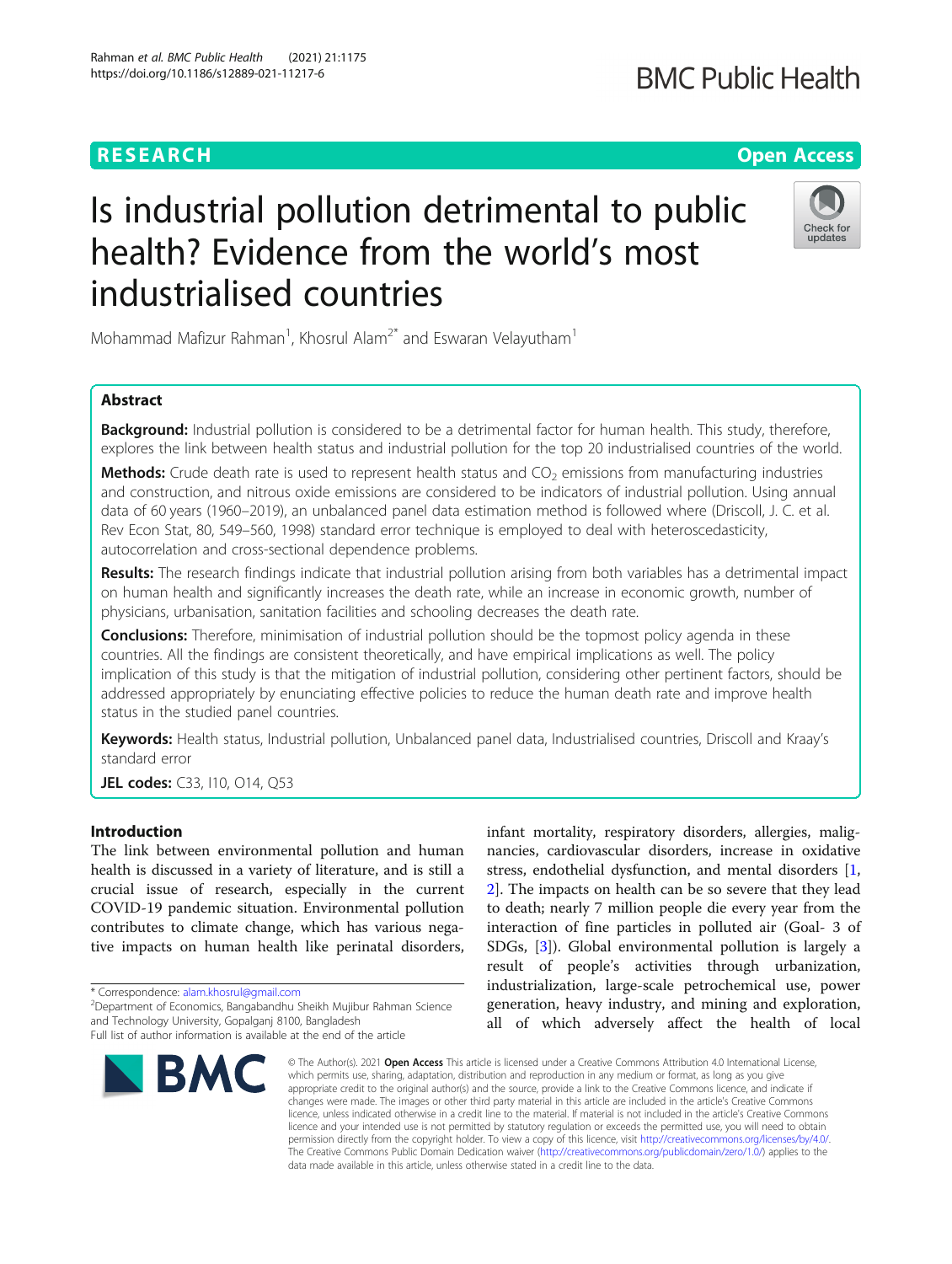communities through their working and residential actions [\[4](#page-8-0), [5\]](#page-8-0). Therefore, the matter of pollution distress has attracted contemporary global attention due to its acute long-run consequences on human health. Despite this global attention, there are still some policy uncertainties in the existing strategies due to the lack of a wide-ranging and comprehensive study that clearly addresses the adverse impact of industrial pollution on human health status.

Against this backdrop, this study has considered the connection between industrial pollution and health status in the world's 20 most industrialised countries (see section 3.1). These countries have a total population of 4.57 billion (60% of the world's population) where the total real GDP is US\$66347.02 billion, reflecting 78.18% of the world's real GDP [\[6](#page-8-0)]. The industrial value addition of these countries is US\$17,783.95, which is 75.38% of world's total industrial value addition [\[6](#page-8-0)]. The average crude death rate in this region is 8.23 per 1000 population, while the total  $CO<sub>2</sub>$  emissions are 25,576.7 million tonnes covering 74.85% of the world's emissions, and the nitrous oxide emissions are 18,37,026.82 thousand metric tons of  $CO<sub>2</sub>$  equivalent, which is 58.25% of the world's emissions  $[6, 7]$  $[6, 7]$  $[6, 7]$  $[6, 7]$ . Hence our study is comprehensive and explores a vital issue in relation to both the environment and human health.

Some past studies (see  $[8-17]$  $[8-17]$  $[8-17]$ , among others) have attempted to discover the factors that have impacts on human health and the death rate. However, based on their contradictory findings it has been difficult to draw conclusive and comprehensive guidelines for formulating certain policy initiatives. An inclusive and rigorous probe is necessary to achieve effective policy recommendations. From this perspective, this study is a conscientious venture to reduce the death rate by mitigating industrial pollution, considering the other controlled variables like economic growth, medical attention, drinking water services, sanitation services, secondary school enrolment and urbanisation in a panel of world's most 20 industrialised countries.

The rationale for considering the desired variables lies in both the theoretical and conceptual notions and previous literary works. The  $CO<sub>2</sub>$  and nitrous oxide emissions create industrial pollution which leads to the increase in the human death rate by generating pollution borne diseases ([\[12,](#page-8-0) [13,](#page-8-0) [17](#page-9-0)–[23\]](#page-9-0); and [\[24](#page-9-0)]). Similarly, having access to the required number of physicians also plays an important role in reducing the mortality rate by providing more effective health care services ([\[11](#page-8-0), [25](#page-9-0)– [28\]](#page-9-0); and [[29\]](#page-9-0)). The access to clean water facilities, another vital element, decreases the death rate by satisfying basic needs (see [\[14,](#page-8-0) [16,](#page-9-0) [27,](#page-9-0) [30,](#page-9-0) [31\]](#page-9-0)). Adequate and sufficient sanitation facilities also play a significant role in improving human health and reducing the mortality rate

by maintaining safety and hygiene  $[8, 14-16, 27, 30-32]$  $[8, 14-16, 27, 30-32]$  $[8, 14-16, 27, 30-32]$  $[8, 14-16, 27, 30-32]$  $[8, 14-16, 27, 30-32]$  $[8, 14-16, 27, 30-32]$  $[8, 14-16, 27, 30-32]$  $[8, 14-16, 27, 30-32]$  $[8, 14-16, 27, 30-32]$  $[8, 14-16, 27, 30-32]$  $[8, 14-16, 27, 30-32]$  $[8, 14-16, 27, 30-32]$ . In the same way, education facilities help to increase awareness about health consciousness and this may play a role in lowering the death rate ([[10,](#page-8-0) [33](#page-9-0)–[35](#page-9-0)]; Ray and Linden, 2020 [\[8](#page-8-0), [25\]](#page-9-0);). While a greater urbanisation rate increases different health related amenities which reduces mortality rate on the one hand, it also increases mortality by increasing pollution due to different urban activities ([\[9](#page-8-0), [16,](#page-9-0) [17,](#page-9-0) [32](#page-9-0), [36](#page-9-0), [37\]](#page-9-0); and [[27\]](#page-9-0)). Therefore, more detailed investigation is still needed to assess the role of associated elements on human health.

The major contributions of this study can be noted as: (i) to the best of our knowledge, this is the first study in the literature that investigates the causative elements of the death rate in 20 of the world's most industrialised countries; (ii) this study has used the most recent and wide-ranging data period of 60 years (1960-2019); (iii) the robust outcomes are achieved by employing an rigorous econometric approach like Driscoll and Kraay's [[38\]](#page-9-0) standard error technique (details are in section 3.3); (iv) comprehensive policy recommendations, based on the results, are delivered for researchers and policy makers to address the issue of industrial pollution along with other relevant factors for reducing the death rate and improving human health by undertaking effective policy measures.

This research is designed in the following manner: following the introduction, section 2 provides the review of the past literatures; section 3 explains the data and methodology; section 4 displays and analyzes the empirical results; and section 5 provides the conclusion and policy recommendations.

#### Literature review

Industrial pollution has many adverse consequences on human health and may be a cause of death because of respiratory, lung and cardio-related diseases (see [\[12](#page-8-0), [13](#page-8-0),  $17-23$  $17-23$  $17-23$ ; and  $[24]$  $[24]$  $[24]$ , among others). Leogrande et al.  $[13]$  $[13]$  $[13]$ discovered the significant impact of industrial air pollution on respiratory mortality in the Taranto area, Southern Italy by applying a difference-in-differences approach from the data of 1998–2014. Further, Karimi and Shokrinezhad [[12\]](#page-8-0) observed that  $PM_{2.5}$ ,  $PM_{10}$ , CO,  $NO<sub>2</sub>$ , and  $SO<sub>2</sub>$  were positively and significantly linked with both infant and child under-five mortality for 27 countries for the data period of 1992–2018. Bauleo et al. [[19\]](#page-9-0) found a positive association between industrial  $PM_{10}$  and mortality from non-accidental causes, all cancers, and cardiac diseases, for the industrial area of Civitavecchia, Italy. Similarly, Næss et al. [\[21](#page-9-0)] identified that the air pollutant indicators ( $NO_2$ ,  $PM_{10}$ , and  $PM_{2,5}$ ) had a significant effect on all causes of death for both men and women in Oslo, Norway. Similar findings were also identified in the works of Anwar et al. [[18\]](#page-9-0) for 12 of the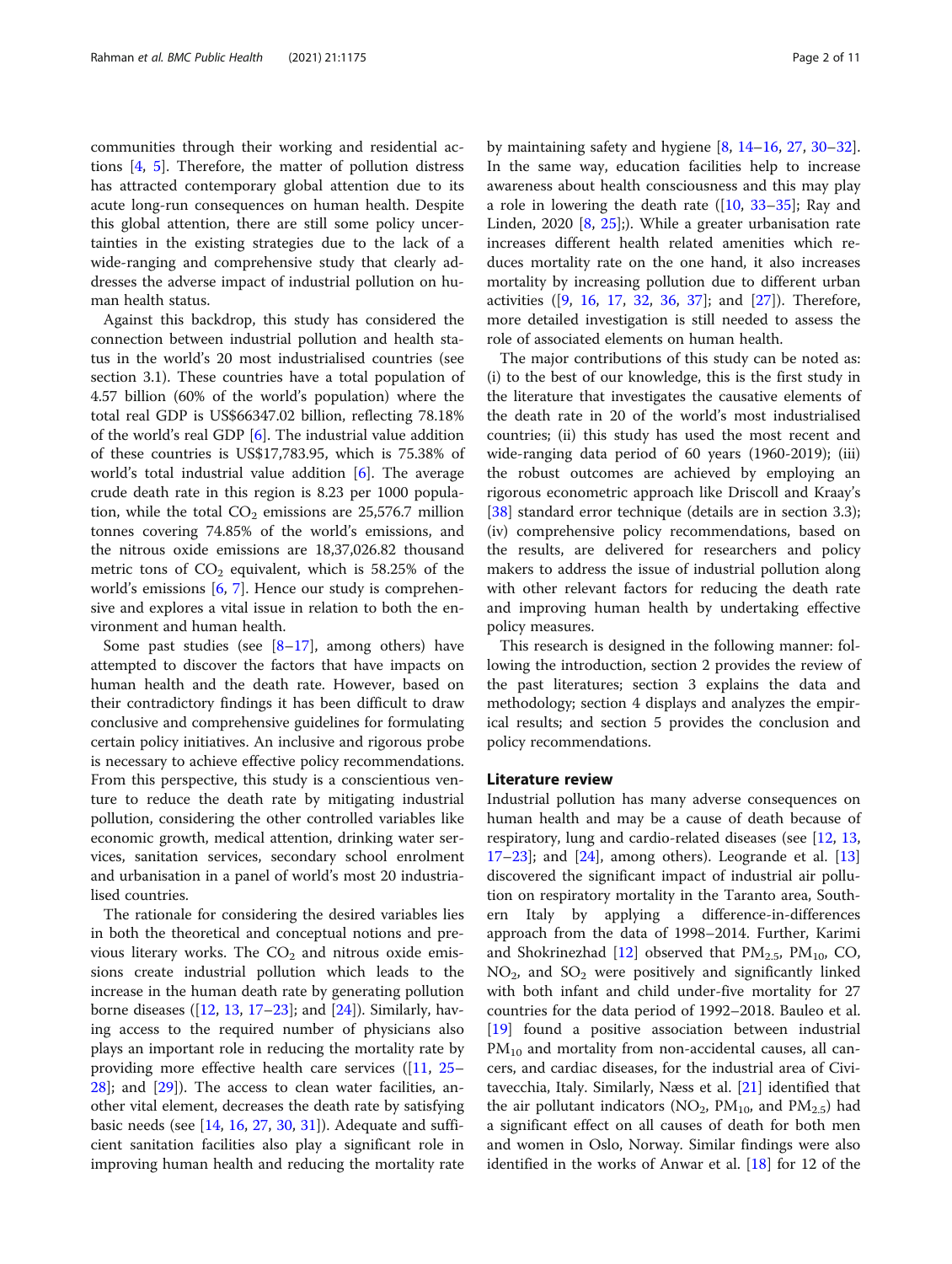most vulnerable Asian countries, Shan et al. [\[23](#page-9-0)] for China, Lehtomäki et al. [[20\]](#page-9-0) for Nordic countries, Rajak and Chattopadhyay [[22\]](#page-9-0) for India, and Brito [\[39](#page-9-0)] for Portugal. Clancy et al. [[40](#page-9-0)] maintained that control of the particulate air pollution significantly reduces the death rate from the comparison of pre and post 72 months ban on coal sales in Dublin, Ireland. In case of  $CO<sub>2</sub>$  related pollution, Duong and Jayanthakumaran [[41](#page-9-0)] found that an increase in  $CO<sub>2</sub>$  emissions caused poor health for 60 provinces in Vietnam. Shobande [[16\]](#page-9-0) also demonstrated that the  $CO<sub>2</sub>$  emissions increased infant and child mortality in the case of 23 African countries. Dedoussi et al. [[42\]](#page-9-0) and Im et al. [\[43\]](#page-9-0) obtained evidence of pre-mature mortality due to cross state air pollution in the USA, and in four Nordic countries, respectively. In the case of the COVID-19 pandemic, Fareed et al. [[24\]](#page-9-0) ascertained that air pollution led to the increase of COVID-19 related mortality in Wuhan, China where daily data from 21 January 2020–31 March 2020 were used. Similar findings of COVID-19 related mortality were also observed by Coker et al. [\[44\]](#page-9-0) for northern Italy, Isphording and Pestel [\[45](#page-9-0)] for Germany, Marquès et al. [[46\]](#page-9-0) for Spain, and Gupta et al. [\[47](#page-9-0)] for nine Asian cities. On the other hand, Karuppasamy et al. [\[48](#page-9-0)] found that the improved air quality due to reduced pollution decreased the mortality rate due to COVID-19 for India. However, Cheung et al. [[49\]](#page-9-0) obtained the statistically insignificant impact of the air pollution on cardiorespiratory mortality in Hong Kong. In their studies, the researchers did not focus on the rigorous estimation regarding the impact of the  $CO<sub>2</sub>$  emissions and nitrous oxide emissions as outcomes of industrial pollution on the death rate, considering the panel of most industrialised countries.

Some works that considered  $CO<sub>2</sub>$  emissions on the relationship with other variables were also found; in the literature (see Mehmood [\[50](#page-9-0)] for Singapore, and Mehmood and Tariq [[51,](#page-9-0) [52\]](#page-9-0), and Mehmood et al. [[53](#page-9-0), [54](#page-9-0)] for South Asian countries; Mehmood et al. [[50\]](#page-9-0) for 3 developing countries, and Mehmood [\[54](#page-9-0)] for South Asian countries). However, these studies did not show the impact of  $CO<sub>2</sub>$  emissions, along with other relevant factors, on human health.

Thus, more critical analysis regarding the effect of industrial pollution on human health covering the most industrialised countries deserves further attention.

The death rate in a country is also related to the number of physicians employed in that country (see [[11](#page-8-0), [25](#page-9-0)– [28\]](#page-9-0); and [\[29](#page-9-0)], among others). In this context, Jebeli et al. [[11\]](#page-8-0) found that there is a strong reverse correlation between the number of physicians and the crude death rate in the case of 26 OECD countries for the period 2000– 2012. Muldoon et al. [[27\]](#page-9-0) found that higher physician density rate worked as the significant reducing factor of infant and child mortality rate in the context of 136 UN member countries, where a mixed effects linear regression model based on 2008 cross-sectional data is employed. In the same way, Farahani et al. [\[25](#page-9-0)] found that the physician density reduces infant mortality both in the short run and long run, where global data of 1960–2000 are used. Using semi-parametric analysis, Liebert and Mäder [\[26\]](#page-9-0) also observed that higher physician density reduced infant mortality in Germany from the data of 1928–1936. Russo et al.  $[28]$  found that the supply of primary care physicians contributed to the reduction of infant mortality in Brazil during 2005–2012. Shetty and Shetty [\[29\]](#page-9-0) also concluded that the number of doctors per capita had an opposing affiliation with the mortality rate in the case of Asian countries. The role of more physicians in the most industrialised countries to ensure lower mortality rate has not been observed in the past literature. Therefore, inclusion of the number of physicians or its density in death rate analysis is essential to reaffirm its role.

Access to clean water facilities can also influence the mortality rate (see  $[14, 16, 27, 30, 31]$  $[14, 16, 27, 30, 31]$  $[14, 16, 27, 30, 31]$  $[14, 16, 27, 30, 31]$  $[14, 16, 27, 30, 31]$  $[14, 16, 27, 30, 31]$  $[14, 16, 27, 30, 31]$  $[14, 16, 27, 30, 31]$  $[14, 16, 27, 30, 31]$  $[14, 16, 27, 30, 31]$ , among others). Ezeh et al. [\[31](#page-9-0)] found that the risk of mortality from unimproved water was significantly higher in Nigeria, where pooled data of 2003, 2008 and 2013 of Nigeria Demographic and Health Survey were used. Likewise, applying ordinal logistic regression, Cheng et al. [[30\]](#page-9-0) observed that the access to water significantly reduced infant, child, and maternal mortality in the case of 193 countries. Similar results were also found by Muldoon et al. [\[27](#page-9-0)] for 136 UN member countries. Lu et al. [[14](#page-8-0)] ascertained that improved water facilities reduced the infant mortality rate in the case of 84 developing economies during 1995–2013. In contrast, Shobande [[16](#page-9-0)] found no significant impact of improved water sources on infant and child mortality in 23 African countries. More research related to the necessity of access to clean water in the panel of industrial countries is urgently needed, but is not found in the existing literature. These findings have emphasised the need for more exploration of the importance of access to clean water facilities on the mortality rate.

The importance of sanitation facilities on the mortality rate cannot be ignored and a number of studies have revealed their role (see  $[8, 14-16, 27, 30-32]$  $[8, 14-16, 27, 30-32]$  $[8, 14-16, 27, 30-32]$  $[8, 14-16, 27, 30-32]$  $[8, 14-16, 27, 30-32]$  $[8, 14-16, 27, 30-32]$  $[8, 14-16, 27, 30-32]$  $[8, 14-16, 27, 30-32]$  $[8, 14-16, 27, 30-32]$  $[8, 14-16, 27, 30-32]$  $[8, 14-16, 27, 30-32]$  $[8, 14-16, 27, 30-32]$  $[8, 14-16, 27, 30-32]$ ; among others). Rahman et al. [[15\]](#page-9-0) found that sanitation facilities significantly reduced the crude death rate and infant mortality rate in the case of 15 SAARC-ASEAN countries for the data period of 1995–2014 where fixed effect, random effect and GMM estimator were employed. Ezeh et al. [\[31](#page-9-0)] also found the impact of unimproved sanitation facilities on mortality in Nigeria. Lu et al. [[14\]](#page-8-0) and Alemu [\[8](#page-8-0)] observed that improved sanitation facilities reduced infant mortality rate for 84 developing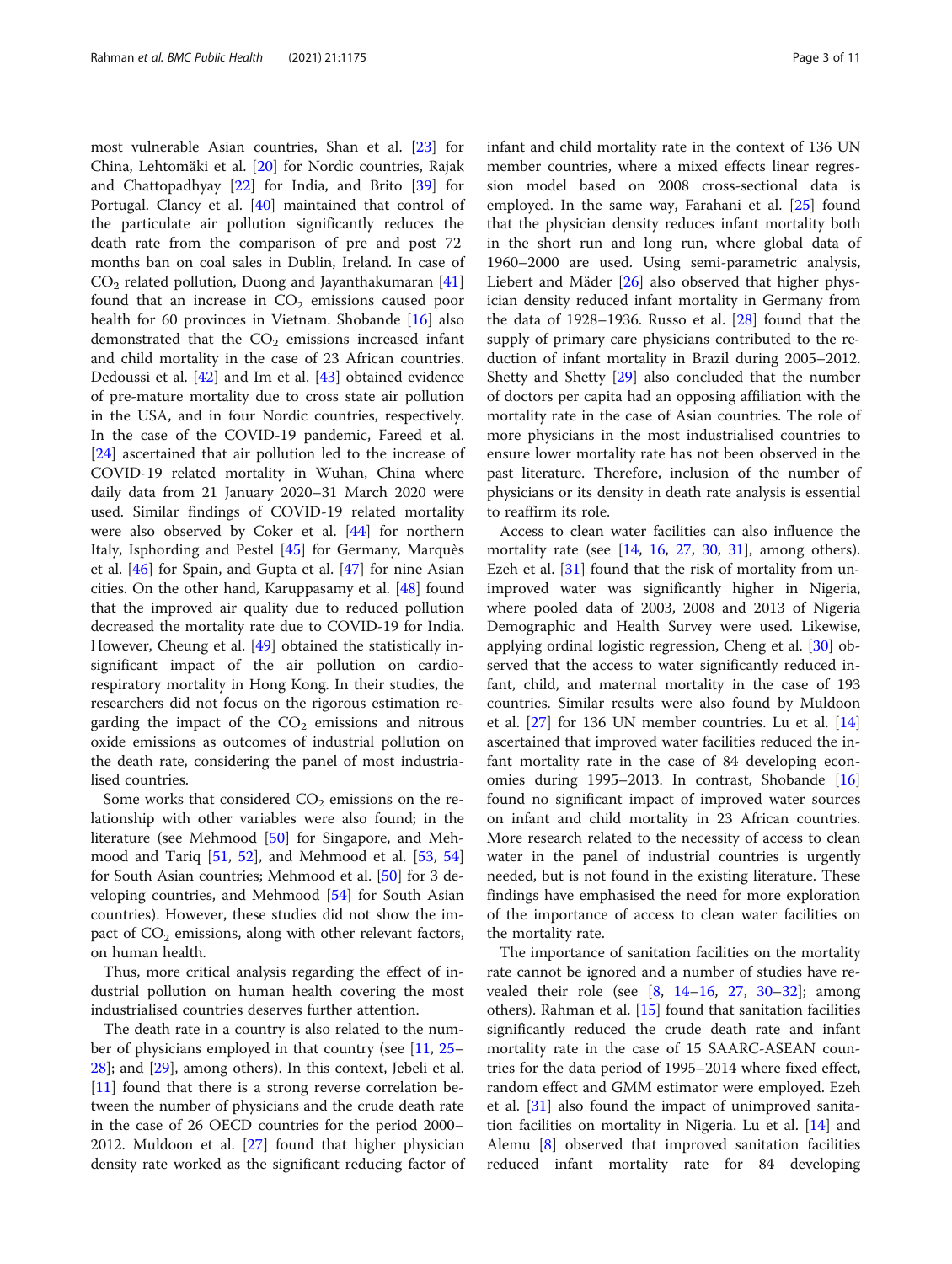economies, and for 33 African countries, respectively. Likewise, Cavalcanti et al. [\[32](#page-9-0)] found that the household sanitary facilities reduced child mortality in Brazil. Furthermore, Shobande [[16\]](#page-9-0) discovered that sanitation facilities had a significant impact on infant and child mortality in 23 African countries. In the same way, Muldoon et al. [[27](#page-9-0)] and Cheng et al. [\[30](#page-9-0)] found that access to sanitation facilities reduced infant, child, and maternal mortality for 136 UN member countries and for 193 countries, respectively. However, in the previous studies, the importance of sanitation facilities on death rate in terms of a panel of most industrialised countries has been ignored. Thus it is important to identify the nexus between sanitation facilities and the mortality rate as a way of implementing improved policy initiatives.

Education reduces the mortality rate by increasing consciousness and responsiveness, as explicated in a number of empirical works, for example Halpern-Manners et al. [[10](#page-8-0)], Doniec et al. [\[34](#page-9-0)], Buckles et al. [\[33](#page-9-0)], Sajedinejad et al. [\[35\]](#page-9-0), Ray and Linden (2020), Alemu [[8\]](#page-8-0), Farahani et al. [[25](#page-9-0)], among others. Halpern-Manners et al. [[10\]](#page-8-0) observed the robust relationships between education and mortality in the case of the USA. Similarly, Doniec et al. [\[34\]](#page-9-0) discerned that those in lower educational groups were significantly more likely to die in the case of 3 Eastern European countries covering the period of 1982–2013. Buckles et al. [[33\]](#page-9-0) also found that college education reduced the mortality in Vietnam. Furthermore, Sajedinejad et al. [\[35](#page-9-0)] identified that education reduced the maternal mortality rate in 179 countries Ray and Linden (2020) observed that the primary education rate significantly reduced infant mortality in 195 countries during the data period of 1995–2014. Similar statistics were also been obtained by Alemu [[8](#page-8-0)] in the case of 33 African countries from 1994 to 2013. However, Farahani et al. [\[25\]](#page-9-0) and Anwar et al. [\[18\]](#page-9-0) found no statistically significant impact of education on infant and neonatal mortality for the global panel and the 12 most vulnerable Asian countries, respectively. By critically analysing the research, it has been observed that past studies did not consider the significance of education in determining the death rate in the panel of most industrialised countries. Therefore, because the nexus between education and mortality is not clear, there is a need for investigations into this issue.

Urbanization can also play a significant role in the mortality rate. In this perspective, Bandyopadhyay and Green [[9\]](#page-8-0) found evidence of robust negative correlation between crude death rate and urbanization in the case of the global context. However, Brueckner [[36\]](#page-9-0) found no significant negative correlation between adult mortality and urbanization in sub-Saharan Africa during the data period of 1960–2013. Similarly, Wang [[37\]](#page-9-0) found that the increase in urbanization is significantly linked with

reduced mortality, under-five mortality, and infant mortality in 163 countries during 1990–2012, and the effect is stronger in high-income nations. In contrast, Cavalcanti et al.  $\left[32\right]$  observed that the urbanization rate significantly increases child mortality in Brazil. Similarly, Taghizadeh-Hesary et al. [\[17\]](#page-9-0) found that the urbanization rate increased the risks of lung and respiratory diseases in the case of 18 Asian countries. However, Shobande [[16\]](#page-9-0), and Muldoon et al. [[27\]](#page-9-0) found no significant impact of urbanization on infant and child mortality for 23 African countries, and for 136 UN member countries, respectively. The consideration of urbanization in the context of the panel of highly industrial countries has not been found in previous literature. Moreover, the ambiguous identification of impact of urbanization on mortality rate demands more thorough investigation.

From the current literature it may be observed that the existing identifications regarding the impact of industrial pollution, density of physicians, access to clean water and sanitation facilities, education, and the urbanization rate on human health status are not unanimous and conclusive. Furthermore, the findings of the noted determining factors on the death rate as a group in the world's most 20 industrialised countries are absent. Therefore, the present study is an endeavour to fill up the existing literature gap to formulate efficacious and durable policy in the health sector.

### Data and methodologies

### Selection of countries

This study explores the relationship between health status and industrial pollution in the world's 20 most industrialised countries. Based on manufacturing, value added (current US\$), these industrialised countries<sup>1</sup> are selected. The countries are China, United States, Japan, Germany, South Korea, India, Italy, France, United Kingdom, Mexico, Indonesia, Russia, Brazil, Canada, Spain, Turkey, Thailand, Switzerland, Ireland and Netherland.

#### Unbalanced panel data

This is a panel data study covering the data period 1960–2019. Our data are unbalanced due to the unavailability of all data for the entire period for all sample countries. The data for this study are collected from the World Development Indicator [\[6](#page-8-0)] published by the World Bank. The used data for the selected variables are on crude death rate (per 1000 people), CO2 emissions from manufacturing industries and construction (% of

<sup>&</sup>lt;sup>1</sup>Data source for these countries: World Bank national accounts data, and OECD National Accounts data files

[https://www.indexmundi.com/facts/indicators/NV.IND.MANF.CD/](https://www.indexmundi.com/facts/indicators/NV.IND.MANF.CD/rankings) [rankings](https://www.indexmundi.com/facts/indicators/NV.IND.MANF.CD/rankings)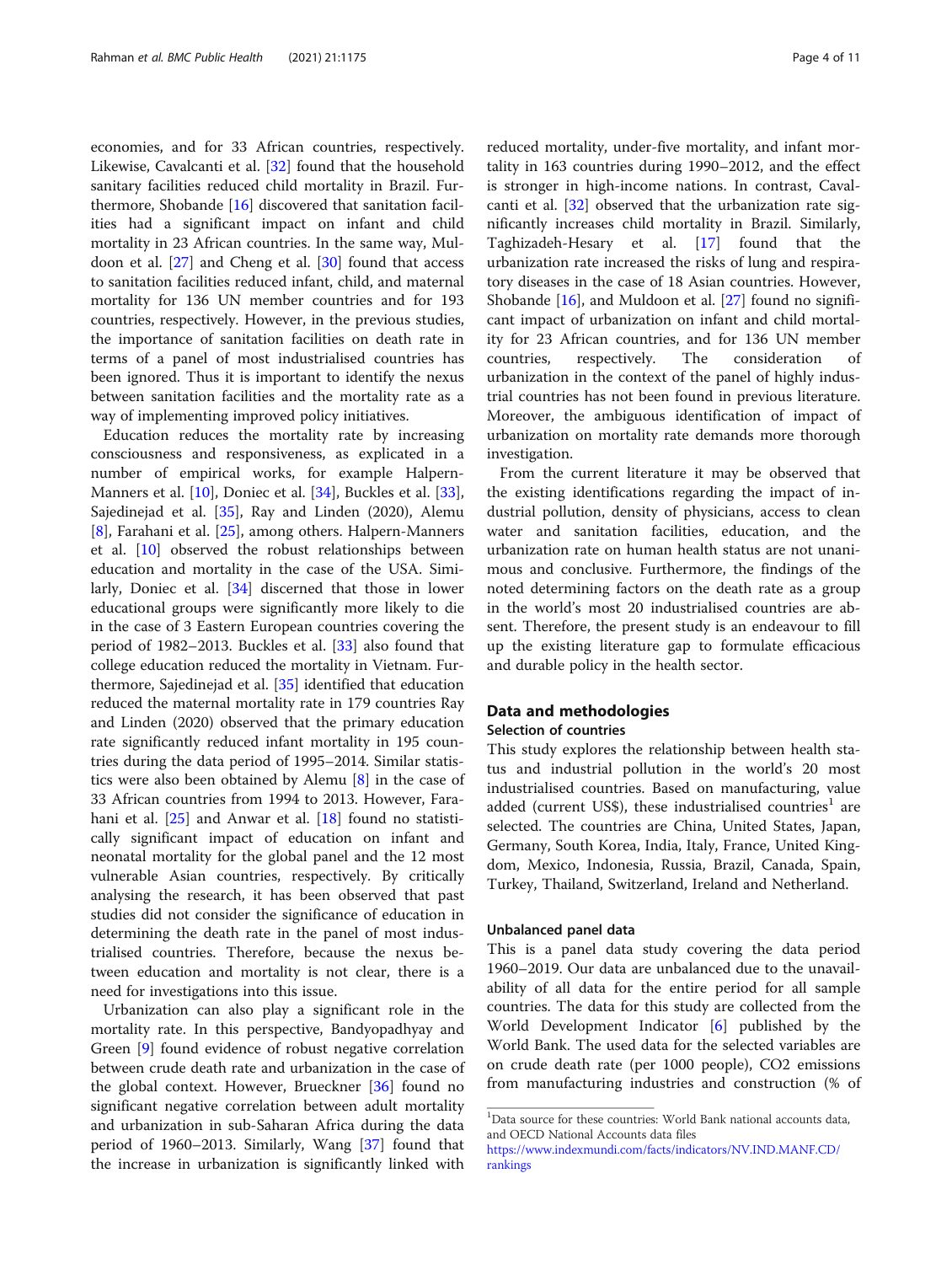<span id="page-4-0"></span>total fuel combustion), nitrous oxide emissions (thousand metric tons of CO2 equivalent), gross domestic product (GDP) per capita (constant 2010 US\$), physicians (per 1000 people), urban population (% of total population), people using at least basic drinking water services (% of population), people using at least basic sanitation services (% of population) and secondary school enrolment (% of gross).

# Theory, data, econometric approach and estimation software

Grossman [\[55\]](#page-10-0) introduces the health production function, which explains the link between health input and an individual's health output. The individual health production function can be explained as below:

$$
HO = f(HI)
$$
 (1)

where HO indicates an individual's health output and HI denotes input needed for an individual's health. The above model investigates individual health outcome at the micro level. We examine the impact of industrial pollution on health status at the macro level. Following Majeed and Ozturk's [\[56](#page-10-0)] study, we converted the above model to macro level. The health inputs are divided into economic, environmental and social factors ([[56](#page-10-0)–[58](#page-10-0)], which can be expressed by the below equation:

$$
HO = f(Environmental, Economic, Social)
$$
 (2)

Adding healthcare factors, we have extended the eq. (2). Hence, eq. (2) can be written as follows:

$$
HO = f(Environmental, Economic, Healthcare, Social)
$$
\n(3)

We used two environmental variables that arose from industrial pollution: CO2 emissions from manufacturing industries and construction, and nitrous oxide emissions. We then developed two models using two industrial pollution variables. The first and second models consisted of CO2 emissions and Nitrous oxide emissions, respectively. In addition to environmental factors, we have also added a range of economic, healthcare and social factors in our models: GDP per capita (economic factor), doctor/population ratio, sanitation, drinking water (healthcare facility factors), secondary school enrolment and urbanisation (social factors). Hence, our models for empirical investigation is as follows:

$$
DEA_{it} = \beta_1 + \beta_2 CO2_{it} + \beta_3 GDP_{it} + \beta_4 PHY_{it}
$$
  
+  $\beta_5 WAT_{it} + \beta_6 SAM_{it} + \beta_7 SCH_{it}$   
+  $\beta_8 URB_{it} + \varepsilon_{it}$  (4.1)

$$
DEA_{it} = \beta_1 + \beta_2 NIT_{it} + \beta_3 GDP_{it} + \beta_4 PHY_{it} + \beta_5 WAT_{it} + \beta_6 SAN_{it} + \beta_7 SCH_{it} + \beta_8 URB_{it} + \varepsilon_{it}
$$
\n(4.2)

where DEA is our dependent variable that represents the death rate. The right-hand side variables are explanatory variables where CO2, NIT, GDP, PHY, WAT, SAN, SCH and URB denote CO2 emissions, nitrous oxide emissions, GDP per capita, physicians, drinking water services, sanitation services, secondary school enrolment and urbanisation, respectively.

Following previous studies such as those of Majeed and Ozturk [[56](#page-10-0)] and Siddique and Kiani [\[58](#page-10-0)] among others, we also took the logarithm of our variables. One of the main advantages of taking the logarithm is that coefficient estimates will provide the elasticities directly. Therefore, the models for our empirical study will be as follows:

$$
InDEAit = \beta_1 + \beta_2 InCO2it + \beta_3 InGDPit+ \beta_4 InPHYit + \beta_5 InWATit+ \beta_6 InSANit + \beta_7 InSCHit+ \beta_4 InURBit + \varepsilonit
$$
 (5.1)

$$
InDEAit = \beta_1 + \beta_2 lnNITit + \beta_3 lnGDPit+ \beta_4 lnPHYit + \beta_5 lnWATit+ \beta_6 lnSANit + \beta_7 lnSCHit+ \beta_4 lnURBit + \varepsilonit
$$
 (5.2)

Heteroscedasticity, serial correlations and crosssectional dependences generally exist in panel data because of an increasing availability of data, rapid urbanization and industrialisation, improvement of sanitation and water facilities on a priority basis, better education opportunities, positive economic development, significant amount of industrial pollution, focus on public health issues and economic globalization. All these factors are more common in the case of world's most industrialised countries. Moreover, if both the cross-section dimension  $(N)$  and the time series dimension  $(T)$  are large, countries' economic development may be mutually dependent. Therefore, ignoring the heteroscedasticity, the serial correlations and the cross-sectional dependences may provide inefficient statistical inference [\[59\]](#page-10-0).

The standard fixed effect model will not be able to produce robust results if a panel data set contains heteroscedasticity, autocorrelation, and cross-sectional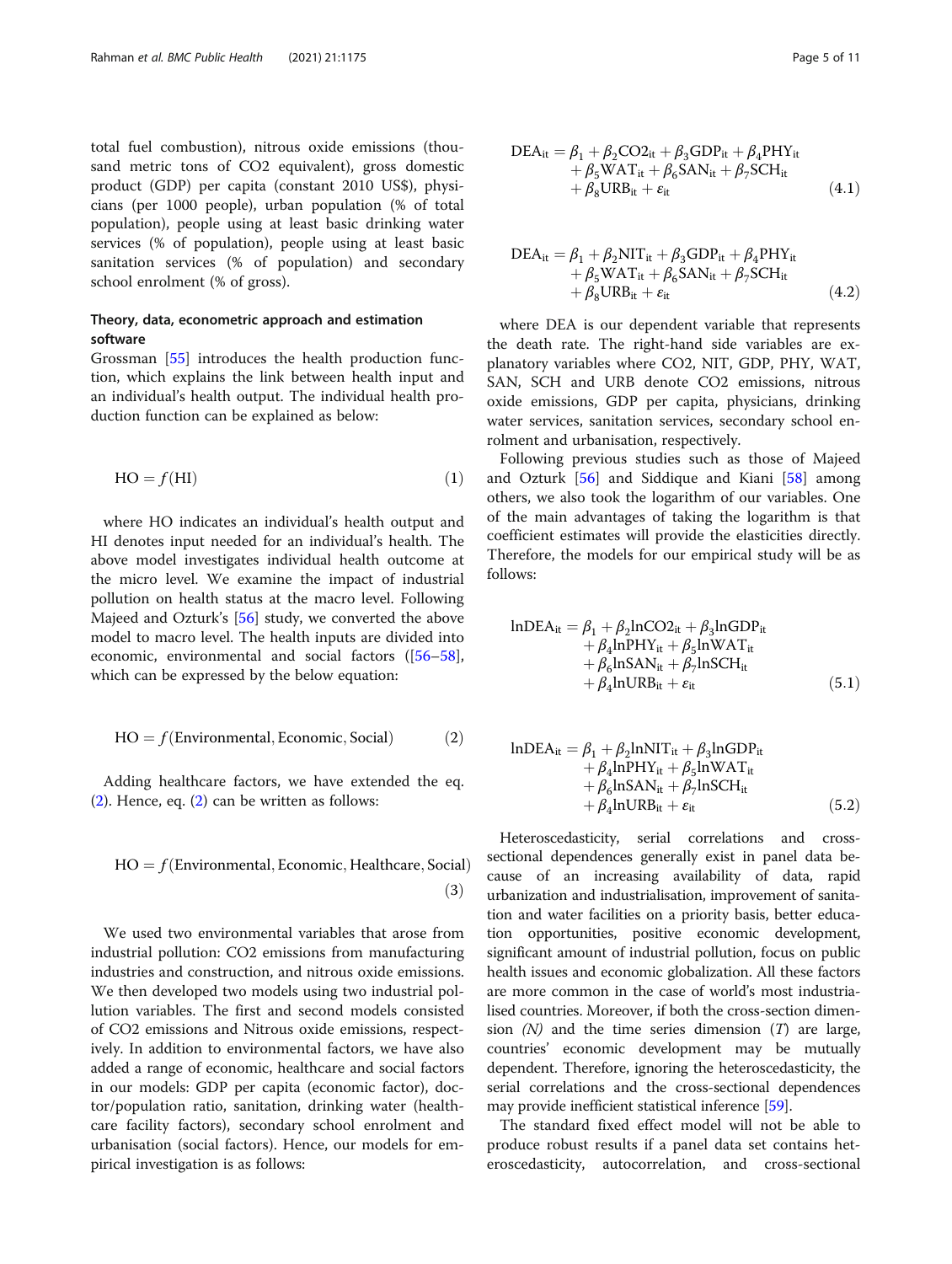dependence. Therefore, this study adopts Hoechle's [[60](#page-10-0)] procedure of the STATA xtscc program that produces Driscoll and Kraay's [\[38](#page-9-0)] standard error technique for linear panel models. These are consistent for heteroskedasticity and also robust to general forms of crosssectional dependence to examine the impact of industrial pollution on health status for a panel of industrial countries. For applying Driscoll and Kraay's [\[38\]](#page-9-0) standard error technique, this study follows a two-steps procedure. The average values obtained from the product of independent variables and residuals is the first step. These values in a weighted heteroskedasticity autocorrelation (HAC) estimator will be used to generate standard errors, which now have the added feature of being robust against cross-sectional dependence in the second step [[61](#page-10-0)–[63\]](#page-10-0). There are a number of advantages of having Driscoll and Kraay's [\[38\]](#page-9-0) standard error technique. First, it is one of the best techniques if there is any scope of heteroscedasticity, cross-sectional dependency and serial correlation in the data [[64](#page-10-0)–[66](#page-10-0)]. Second, this technique is a non-parametric approach which accommodates flexibility, and large time dimension. Third, this technique can apply in both balanced and unbalanced panel data. Finally, this technique can handle missing values [[60\]](#page-10-0).

Following the methodology of Le and Nguyen [\[67](#page-10-0)]; Ikpesu et al. [\[68\]](#page-10-0) we have also employed the Panelcorrected standard error (PCSE) technique for robustness checking and validating our outcomes.

A series of econometric procedures have been applied to check the unbalanced panel data. First, the study checks the presence of heteroscedasticity, serial correlation, and cross-sectional dependence in the panel data. Modified Wald statistics for groupwise heteroskedasticity will be used to see the existence of heteroscedasticity in the data set [[69\]](#page-10-0). The presence of serial correlation will be tested using Wooldridge [[70\]](#page-10-0). Pesaran [[71\]](#page-10-0) CD statistic is a diagnostic test that checks the existence of cross-sectional dependence. Only Pesaran's CD test is adequate while using unbalanced panels [\[60](#page-10-0)]. Pesaran's [\[71\]](#page-10-0) CD test is given as below:

$$
CD = \sqrt{\frac{2T}{N(N-1)}} \left( \sum_{i=1}^{N-1} \sum_{j=i+1}^{N} \sqrt{T_{ij} \hat{p}_{ij}^2} \right)
$$
 (6)

ffiffiffiffiffiffiffiffiffiffiffiffiffiffiffiffiffi

Where  $\widehat{p_{ij}}^2$  represents the pairwise cross-sectional correlation coefficient of residuals, and  $T$  and  $N$ represent the time and cross-sectional dimensions of the panel, respectively. In this setting, the null hypothesis has cross-sectional independence with  $CD \tilde{N}(0, 1).$ 

# Empirical results Descriptive statistics

Table [1](#page-6-0) presents the descriptive statistics of the variables. The average (median) value of crude death rate is 9.05 (8.70). The minimum and maximum of crude death rate are 4.69 and 25.43, respectively. The mean and median values of CO2 emissions are 21.80 and 21.16, respectively. The average (median) value of nitrous oxide emissions is 83.65 (38.09). The average of GDP per capita, physicians, urbanisation, drinking water services, sanitation services and school enrolment are 21,267.66, 1.99, 62.42, 96.43, 89.11 and 82.71, respectively.

#### Results of heteroscedasticity and autocorrelation

Table [2](#page-6-0) presents the results of heteroscedasticity and autocorrelation. The presences of heteroscedasticity, serial correlation and cross-sectional dependence in panel data have serious problems for econometric analysis. Heteroscedasticity exists when the variance of the disturbance differs across samples [[72](#page-10-0)]. Autocorrelation is the error term correlated with any variable of the model which is not affected by the error term related to other variables in this model [\[73](#page-10-0)]. Table [2](#page-6-0) ensures the existence of heteroscedasticity and autocorrelation.

#### Results of cross-sectional dependence test

Table [3](#page-7-0) reports Pesaran's [\[71\]](#page-10-0) cross-sectional dependence test results. The presence of cross-sectional dependence in a panel study suggests the existence of common unobserved shock among the cross-sectional variables over a time period [\[74](#page-10-0)]. The results show that the null hypothesis of cross-sectional dependence is rejected at the 1% statistical significance level for all variables used in this study implying that there is strong evidence of the presence of cross-sectional dependence.

#### Results of Driscoll-Kraay standard error estimation

This study estimates regression results using Hoechle's [[60\]](#page-10-0) procedure with Driscoll-Kraay's [\[38](#page-9-0)] robust standard error to validate the statistical inferences. All variables except GDP per capita and urbanization are found to be significant at the 1% level while using Eq. ([5.1\)](#page-4-0) in Model 1 of Table [4.](#page-7-0) The GDP per capita and urbanization are significant at the 5% level. Carbon emissions positively and significantly contribute to industrial pollution which leads to an increase in the crude death rate, suggesting that a 1% increase in CO2 emissions increases crude death rate by 0.10% in the world's twenty most industrialised countries. This result is comparable with that of Siddique and Kiani [\[58\]](#page-10-0) who found that a 1% increases in CO2 emissions increases infant mortality rate by 0.14, 0.09 and 0.26% in middle-income, upper-middle-income and lower-middle-income countries, respectively.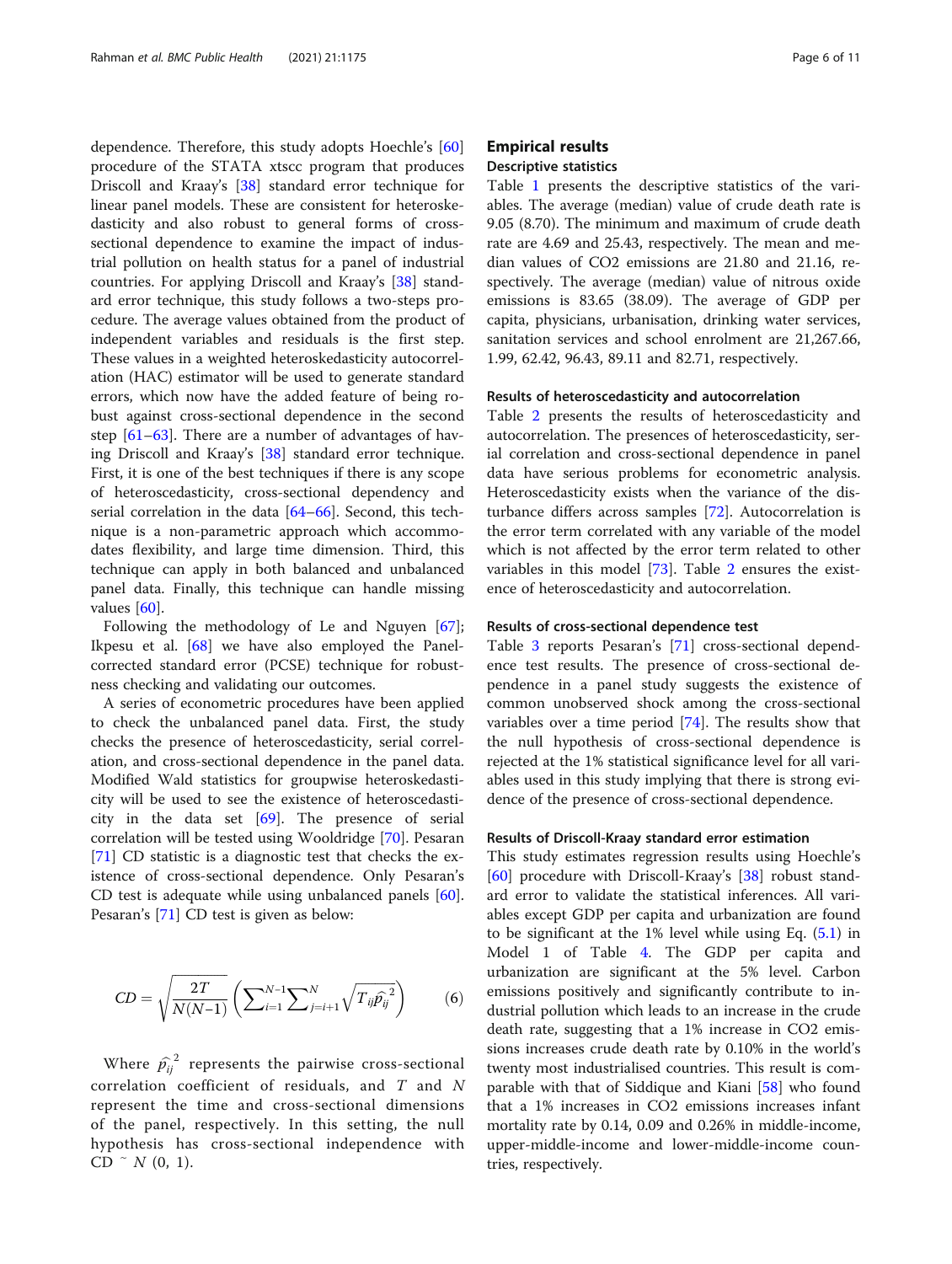| Variable        | Mean      | Median    | Std. Dev. | <b>Minimum</b> | <b>Maximum</b> | <b>Observation</b> |
|-----------------|-----------|-----------|-----------|----------------|----------------|--------------------|
| <b>DEA</b>      | 9.05      | 8.70      | 2.69      | 4.69           | 25.43          | 1180               |
| CO <sub>2</sub> | 21.80     | 21.16     | 7.81      | 7.96           | 49.15          | 993                |
| <b>NIT</b>      | 83.65     | 38.09     | 103.78    | 2.39           | 587.17         | 860                |
| GDP             | 21.267.66 | 17,442.06 | 18,365.67 | 132.07         | 79,703.41      | 1131               |
| PHY             | 1.99      | 1.81      | 1.17      | 0.02           | 6.63           | 741                |
| <b>URB</b>      | 62.42     | 71.10     | 19.63     | 14.59          | 91.88          | 1200               |
| WAT             | 96.43     | 98.88     | 5.41      | 75.65          | 100.00         | 353                |
| SAN             | 89.11     | 98.04     | 17.07     | 16.37          | 100.00         | 354                |
| SCH             | 82.71     | 91.47     | 27.28     | 18.13          | 140.69         | 745                |

<span id="page-6-0"></span>

The impacts of a number of factors on crude death rate: economic growth, availability of physicians, urbanization, accessible sanitation and education are negative and statistically significant indicating that 1% increase in these factors decreases crude death rate by 0.07, 0.12, 0.13, 0.45 and 0.10%, respectively. Since the average income of workers in industrial countries is high, they are likely to have better resources and technologies to reduce the death rate arising from industrial pollution. The residents from industrialised countries can have more accessibility to doctors and healthcare facilities that reduce the death rate from industrial pollutions. Urbanization, sanitation and education have positive effects on health status [[58\]](#page-10-0) that mitigate the crude death rate. Our obtained results confirm this proposition empirically.

Model 2 of Table [4](#page-7-0) shows the results using Eq. [\(5.2](#page-4-0)). The effect of nitrous oxide emissions on crude death rate is positive and statistically significant at the 1% level implying that a 1% increase in of nitrous oxide emissions increases crude death rate by 0.07% in the sample countries. This result is also comparable with that of Siddique and Kiani [[58](#page-10-0)] who find that a 1% increase in nitrous oxide emissions increases infant mortality rate by 0.21, 0.24 and 0.19% in middle-income, upper-middle-income and lower-middle-income countries, respectively. Economic growth, access to physicians, urbanization and sanitation have a negative and significant effect on the crude death rate suggesting that 1% increase in these areas decreases the crude death rate by 0.08, 0.13, 0.17 and 0.39%, respectively. Our findings of economic

growth and sanitation facilities are in line with those of Rahman et al. [[15\]](#page-9-0) and Kengnal and Holyachi [[75](#page-10-0)], and the effect of access to physicians is consistent with the findings of Shahid et al. [[76](#page-10-0)]. However, our result in relation to urbanisation is contradictory to the findings of Li et al. [[77](#page-10-0)]. Surprisingly, we have obtained a positive association between crude death rate and basic drinking water services. This result is unexpected and contradictory to the findings of Majeed and Ozturk [[56\]](#page-10-0) who investigated the relationship between infant mortality and safe drinking water, using a global panel sample for the period 1990–2016, and found a negative relationship between infant mortality rate and safe drinking water.

#### Robustness check

Panel-corrected standard error (PCSE) technique effectively deals with heteroscedasticity, serial correlations, and cross-sectional dependence [\[67](#page-10-0), [68](#page-10-0)]. Therefore, we use PCSE estimation as robustness test to compare our results. Table [5](#page-7-0) reports the results of PCSE.

Carbon emissions, nitrous oxide emissions and water have significant positive effects on crude death, which are consistent with the results of Table [4](#page-7-0). The economic growth, access to physicians, and sanitation have a negative and significant effect on the crude death rate. Overall, the results from the PCSE estimate show consistent results with the results of Driscoll-Kraay's [[38\]](#page-9-0) robust standard error estimates.

Table 2 Results of diagnostic tests for heteroscedasticity and autocorrelation

|                                                     | <b>Test statistic</b>                       |                                   |  |
|-----------------------------------------------------|---------------------------------------------|-----------------------------------|--|
| <b>Test</b>                                         | CO <sub>2</sub> emissions<br>equation (5.1) | Nitrous oxide emissions eq. (5.1) |  |
| Modified Wald test for groupwise heteroskedasticity | 425.29****                                  | 3355.33***                        |  |
| Wooldridge test for autocorrelation in panel data   | $5.538$ **                                  | 4.705**                           |  |

Heteroscedasticity: Modified Wald test for groupwise heteroskedasticity; Ho: sigma(i)^ 2 = sigma^ 2 for all i: No heteroskedasticity. Auto correlation: Wooldridge test for autocorrelation in panel data. H0: no first-order autocorrelation. Note: \*\*\* and \*\* denote significance level at 1 and 5%, respectively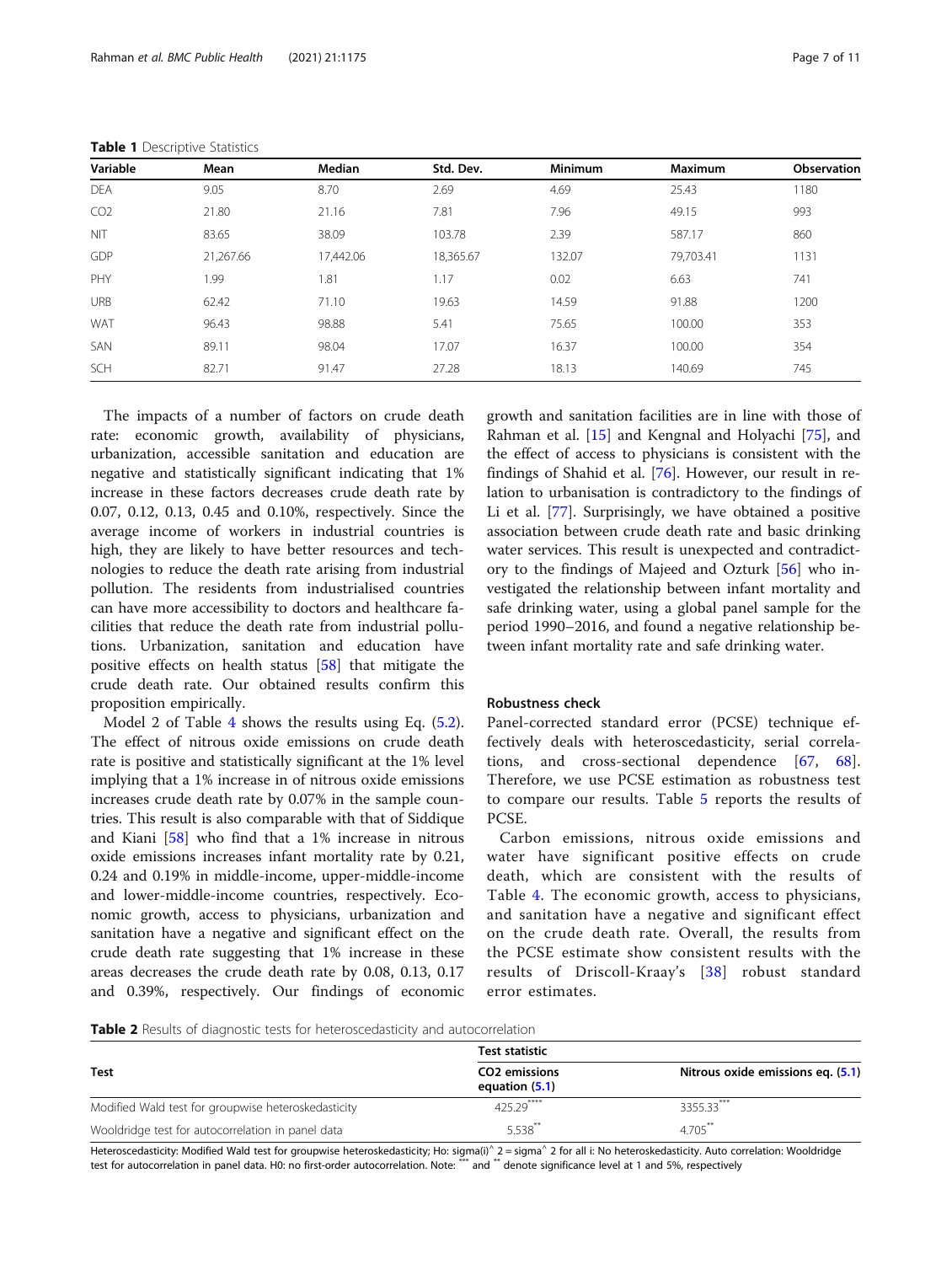<span id="page-7-0"></span>Table 3 Pesaran [[71](#page-10-0)] CD test for cross-sectional dependence

| <b>Variables</b> | CD test     | p-value |
|------------------|-------------|---------|
| <b>DEA</b>       | $27.876***$ | 0.000   |
| CO <sub>2</sub>  | 49.870***   | 0.000   |
| <b>NIT</b>       | $18.372***$ | 0.000   |
| GDP              | 93.776***   | 0.000   |
| PHY              | 39.419***   | 0.000   |
| <b>URB</b>       | $91.624***$ | 0.000   |
| <b>WAT</b>       | $19.473***$ | 0.000   |
| <b>SAN</b>       | $4.234***$  | 0.000   |
| <b>SCH</b>       | 39.806***   | 0.000   |

Notes: Under the null hypothesis of cross-section independence,  $CD \sim N(0,1)$  Pvalues close to zero indicate data are correlated across panel groups. indicates rejection of the null hypothesis at the 1% significance level

#### Conclusions and policy implications

The current study explores the link between health status and industrial pollution in the world's 20 most industrialised countries, controlling for some other variables. Crude death rate is used to represent health status, and  $CO<sub>2</sub>$  emissions from manufacturing industries and construction, and nitrous oxide emissions are considered as markers for industrial pollution. Using annual data for 60 years (1960–2019), an unbalanced panel data estimation method is followed where Driscoll and Kraay's [[38\]](#page-9-0) standard error technique is employed to deal with heteroscedasticity, autocorrelation and cross-sectional dependence problems. The research findings indicate that industrial pollution arising from both variables

Table 4 Estimation results: Driscoll-Kraay [[38\]](#page-9-0) standard errors

| <b>Models</b>          | 1                                    | $\overline{\phantom{a}}$         |
|------------------------|--------------------------------------|----------------------------------|
| Constant               | $-8.8219 (-5.86)$ ***                | $-6.6460 (-6.57)$                |
| CO <sub>2</sub>        | $0.0988(5.67)$ ***                   |                                  |
| <b>NIT</b>             |                                      | $0.0687(4.13)$ ***               |
| GDP                    | $-0.0648 (-2.56)^{**}$               | $-0.0757$ (-3.80) <sup>***</sup> |
| PHY                    | $-0.1214 (-5.41)^{***}$              | $-0.1302 (-7.12)$ ***            |
| <b>URB</b>             | $-0.1311 (-2.00)^{**}$               | $-0.1723 (-2.30)^{**}$           |
| WAT                    | $3.1370(7.06)$ ***                   | 2.4197(7.68)                     |
| SAN                    | $-0.4528(-6.41)$                     | $-0.3938(-6.28)^{**}$            |
| <b>SCH</b>             | $-0.1003$ ( $-3.58$ ) <sup>***</sup> | 0.0473(1.46)                     |
| within R-squared       | 0.4945                               | 0.4550                           |
| F-statistic            | 606.57                               | 414.64                           |
| Probability            | 0.0000                               | 0.0000                           |
| Number of groups       | 19 <sup>a</sup>                      | 19                               |
| Number of observations | 225                                  | 197                              |

Note: \*\*\* and \*\* denote significance level at 1 and 5%, respectively <sup>a</sup>Japan does not have the secondary school enrolment data for the studied period, therefore, the statistical software and estimation techniques used in this study exclude Japan from this analysis.

Table 5 The results of PCSE regression

| Models                 | 1                        | $\overline{2}$                    |
|------------------------|--------------------------|-----------------------------------|
| Constant               | $-10.7364$ $(-9.50)$     | $-8.1999(-6.66)$                  |
| CO <sub>2</sub>        | $0.0945(5.92)$ ***       |                                   |
| ΝIΤ                    |                          | $0.0637(4.61)$ ***                |
| GDP                    | $-0.1251(-3.86)$ ***     | $-0.1112 (-3.41)^{44}$            |
| PHY                    | $-0.1072(-4.74)^{***}$   | $-0.1052(-6.11)$                  |
| <b>URB</b>             | $-0.0828(-1.19)$         | $-0.0943$ ( $-1.45$ )             |
| WAT                    | 3.6369 (11.53)***        | $2.8050(8.13)$ <sup>***</sup>     |
| SAN                    | $-0.4754 (-12.12)^{***}$ | $-0.3948$ (-10.58) <sup>***</sup> |
| SCH                    | $-0.0733(-1.68)^{*}$     | 0.0155(0.32)                      |
| R-squared              | 0.9820                   | 0.9830                            |
| F-statistic            | 533.69                   | 585.08                            |
| Probability            | 0.0000                   | 0.0000                            |
| Number of groups       | 19                       | 19                                |
| Number of observations | 225                      | 197                               |

Note: \*\*\*, \*\*, and \* denote significance level at 1%, 5% and 10%, respectively

significantly increases the death rate, while an increase in economic growth, number of physicians, urbanisation, sanitation facilities and access to schooling decreases the death rate. Therefore, minimisation of industrial pollution should be the topmost policy agenda in these countries. All the findings are consistent theoretically, and have empirical implications as well. These outcomes also comply with the policy guidelines of United Nations Development Program (UNDP) and World Health Organization (WHO) in addressing industrial pollution along with other factors to substantially reduce the death rate by 2030 and improve the public health status (SDGs' target 3.9 of Goal 3, [\[78](#page-10-0), [79\]](#page-10-0)). The policy implication of this study is: the mitigation of industrial pollution, considering other pertinent factors, should be addressed appropriately by enunciating effective policies to reduce the human death rate and improve health status in the studied panel countries. The following particular recommendations will be useful in this respect:

- i. Reducing industrial pollution: The reduction of industrial pollution  $(CO<sub>2</sub>)$  and nitrous oxide emissions) is essential in relation to environmentally friendly initiatives, which can play a role in reducing pollution related diseases, and eventually diminish the death rate. In this regard, effective pollution disposal facilities should be introduced and technology should be developed to convert industrial wastages into fresh materials and polluted smoke into clean air. A complete and wide-ranging policy package on reducing industrial pollution should be formulated and executed.
- ii. Sustainable economic development: Sustainable economic development along with environmental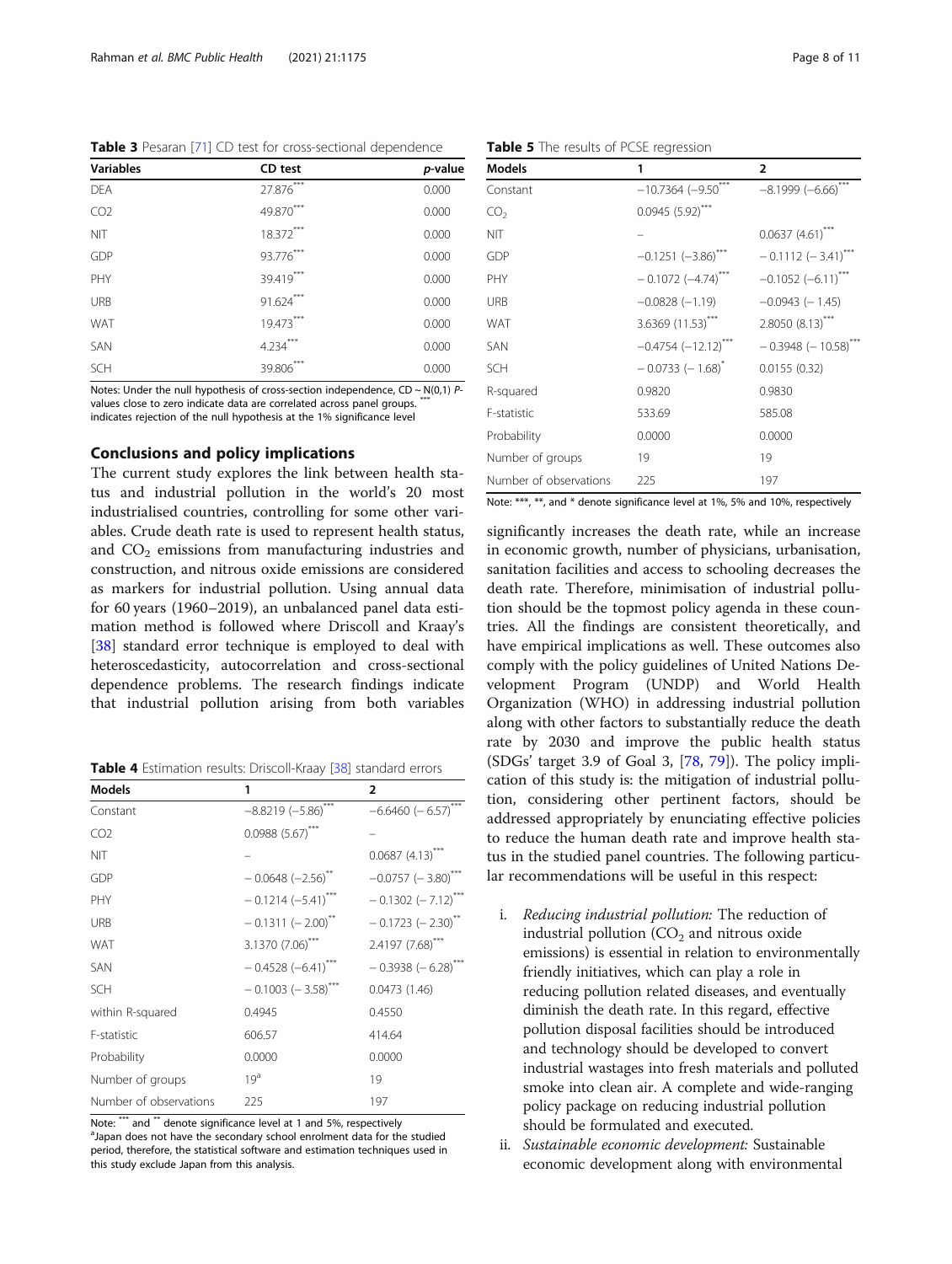<span id="page-8-0"></span>considerations is required to make the earth habitable for future generations. In this perspective, green development, green growth, green technology and a pollution free environment are urgently needed to improve the habitat for humans and thus reduce the mortality rate. Thus efficient and inclusive policy initiatives to ensure sustainable development will be essential for improving the health status of people by reducing the death rate.

- iii. Increasing physician numbers: Physicians provide better medical services and guidelines for taking proper drugs and medicines leading to cures from various diseases and improving living standards, which both decrease the mortality rate. In this perspective, a concrete policy venture for generating abundant physician numbers and ease access to them to protect human health is essential.
- iv. Enhancing access to clean water and sanitation facilities: Wide access to clean water and better sanitation facilities is required to decrease the mortality rate, as contaminated drinking water and unhygienic sanitation may cause an increase in the death rate. A well-thought out and well-accepted policy initiative is required to facilitate access to clean water and sanitation facilities to all people.
- v. Enlarging educational opportunities: Educational facilities increase awareness of medical and health consciousness to protect people from various fatal diseases and therefore reduce the death rate. An effective policy formulation is necessary to enlarge widespread educational facilities among the entire population to reduce the mortality rate.
- vi. Well-organized urbanization: Well-planned urban facilities may increase living standards and increase quality of life by establishing well-organized housing, industries, hospitals, supplying electricity, clean water and hygienic sanitation facilities. Therefore, a complete well-organized urbanization policy design is urgently needed in conjunction with other policies.

#### Acknowledgements

Not applicable.

#### Authors' contributions

MMR: Study plan; conceptual and methodological development; variable selection; data collection; econometric estimation, and data and result analysis; writing abstract; writing main sections of the paper; econometric estimation, and data and result analysis; polishing and editing, and improving the quality of the manuscript; overall supervision. KA: Literature review; writing introductory sections, conclusion and mention policy implications; helping to complete the paper; undertaking the responsibility of corresponding author of this paper. EV: Methodological development; data collection; econometric estimation, and data and result analysis; helping to complete the paper. The author(s) read and approved the final manuscript.

#### Funding

The study received no funding.

#### Availability of data and materials

The datasets used and/or analysed during the current study are available from the corresponding author on reasonable request.

### **Declarations**

#### Ethics approval and consent to participate Not applicable.

#### Consent for publication

Not applicable.

#### Competing interests

The authors declare that they have no competing interests.

#### Author details

<sup>1</sup>School of Business, University of Southern Queensland, Toowoomba, QLD 4350, Australia. <sup>2</sup>Department of Economics, Bangabandhu Sheikh Mujibur Rahman Science and Technology University, Gopalganj 8100, Bangladesh.

### Received: 30 March 2021 Accepted: 7 June 2021 Published online: 18 June 2021

#### References

- 1. Gillespie, C. (2019). Examples of Secondary Pollutants. Sciencing. [https://](https://sciencing.com/examples-secondary-pollutants-5314906.html) [sciencing.com/examples-secondary-pollutants-5314906.html](https://sciencing.com/examples-secondary-pollutants-5314906.html)
- 2. Kelishadi R. Environmental pollution: health effects and operational implications for pollutants removal. J Environ Public Health. 2012;2012:1–2. <https://doi.org/10.1155/2012/341637>.
- 3. UNDP. (2020). Goal 3: good health and well-being. Sustainable Development Goals. [https://www.undp.org/content/undp/en/home/susta](https://www.undp.org/content/undp/en/home/sustainable-development-goals/goal-3-good-health-and-well-being.html) [inable-development-goals/goal-3-good-health-and-well-being.html](https://www.undp.org/content/undp/en/home/sustainable-development-goals/goal-3-good-health-and-well-being.html)
- 4. Mudu P, Terracini B, Martuzzi M, editors. Human health in areas with industrial contamination. Copenhagen: WHO Regional Office for Europe; 2014.
- 5. Ukaogo PO, Ewuzie U, Onwuka CV. Environmental pollution: causes, effects, and the remedies. Microorganisms for Sustainable Environment and Health. 2020:419–29. [https://doi.org/10.1016/b978-0-12-819001-2.00021-8.](https://doi.org/10.1016/b978-0-12-819001-2.00021-8)
- 6. WDI. World development indicators. Washington, D.C.: World Bank data base; 2020.
- 7. BP (2020). Statistical Review of World Energy: Carbon dioxide emissions. [https://www.bp.com/content/dam/bp/business-sites/en/global/corporate/](https://www.bp.com/content/dam/bp/business-sites/en/global/corporate/pdfs/energy-economics/statistical-review/bp-stats-review-2020-co2-emissions.pdf) [pdfs/energy-economics/statistical-review/bp-stats-review-2020-co2](https://www.bp.com/content/dam/bp/business-sites/en/global/corporate/pdfs/energy-economics/statistical-review/bp-stats-review-2020-co2-emissions.pdf) [emissions.pdf](https://www.bp.com/content/dam/bp/business-sites/en/global/corporate/pdfs/energy-economics/statistical-review/bp-stats-review-2020-co2-emissions.pdf)
- 8. Alemu AM. To what extent does access to improved sanitation explain the observed differences in infant mortality in Africa? Afr J Primary Health Care Family Med. 2017;9(1):e1–9. <https://doi.org/10.4102/phcfm.v9i1.1370>.
- 9. Bandyopadhyay S, Green E. Urbanization and mortality decline. J Reg Sci. 2018;58(2):483–503. <https://doi.org/10.1111/jors.12375>.
- 10. Halpern-Manners A, Helgertz J, Warren JR, Roberts E. The effects of education on mortality: evidence from linked U.S. Census and administrative mortality data. Demography. 2020;57(4):1513–41. [https://doi.org/10.1007/s13](https://doi.org/10.1007/s13524-020-00892-6) [524-020-00892-6.](https://doi.org/10.1007/s13524-020-00892-6)
- 11. Jebeli SSH, Hadian M, Souresrafil A. Study of health resource and health outcomes: organization of economic corporation and development panel data analysis. J Education Health Promotion. 2019;8:70.
- 12. Karimi B, Shokrinezhad B. Air pollution and mortality among infant and children under five years: a systematic review and meta-analysis. Atmospheric Pollution Res. 2020;11(6):61–70. [https://doi.org/10.1016/j.apr.2](https://doi.org/10.1016/j.apr.2020.02.006) [020.02.006](https://doi.org/10.1016/j.apr.2020.02.006).
- 13. Leogrande S, Alessandrini ER, Stafoggia M, Morabito A, Nocioni A, Ancona C, et al. Industrial air pollution and mortality in the Taranto area, southern Italy: a difference-in-differences approach. Environ Int. 2019;132:105030. [https://doi.org/10.1016/j.envint.2019.105030.](https://doi.org/10.1016/j.envint.2019.105030)
- 14. Lu Z, Bandara JS, Paramati SR. Impact of sanitation, safe drinking water and health expenditure on infant mortality rate in developing economies. Aust Econ Pap. 2019;59(1):13–33. <https://doi.org/10.1111/1467-8454.12167>.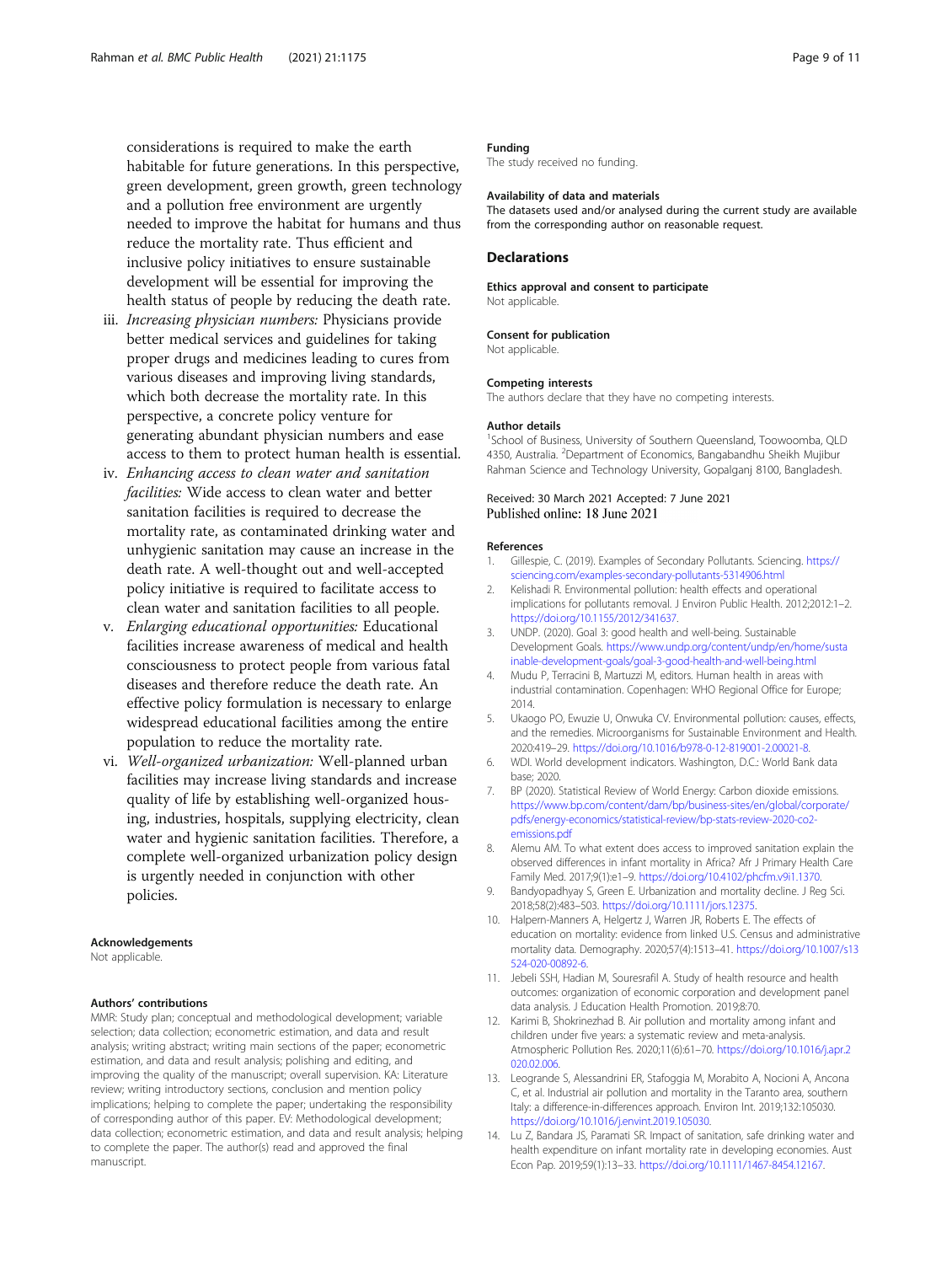- <span id="page-9-0"></span>15. Rahman MM, Khanam R, Rahman M. Health care expenditure and health outcome nexus: new evidence from the SAARC-ASEAN region. Glob Health. 2018;14(1):113. [https://doi.org/10.1186/s12992-018-0430-1.](https://doi.org/10.1186/s12992-018-0430-1)
- 16. Shobande OA. The effects of energy use on infant mortality rates in Africa. Environmental Sustainability Indicators. 2020;5:100015. [https://doi.org/10.101](https://doi.org/10.1016/j.indic.2019.100015) [6/j.indic.2019.100015](https://doi.org/10.1016/j.indic.2019.100015).
- 17. Taghizadeh-Hesary F, Rasoulinezhad E, Yoshino N, Chang Y, Taghizadeh-Hesary F, Morgan PJ. The energy–pollution–health nexus: A panel data analysis of low- and middle-income Asian countries. Singap Econ Rev. 2020; 66(02):435–55. [https://doi.org/10.1142/s0217590820430043.](https://doi.org/10.1142/s0217590820430043)
- 18. Anwar A, Ayub M, Khan N, Flahault A. Nexus between air pollution and neonatal deaths: a case of Asian countries. Int J Environ Res Public Health. 2019;16(21):4148. [https://doi.org/10.3390/ijerph16214148.](https://doi.org/10.3390/ijerph16214148)
- 19. Bauleo L, Bucci S, Antonucci C, Sozzi R, Davoli M, Forastiere F, et al. Longterm exposure to air pollutants from multiple sources and mortality in an industrial area: a cohort study. Occup Environ Med. 2018;76(1):48–57. <https://doi.org/10.1136/oemed-2018-105059>.
- 20. Lehtomäki H, Geels C, Brandt J, Rao S, Yaramenka K, Åström S, et al. Deaths attributable to air pollution in Nordic countries: disparities in the estimates. Atmosphere. 2020;11(5):467. [https://doi.org/10.3390/atmos11050467.](https://doi.org/10.3390/atmos11050467)
- 21. Næss Ø, Nafstad P, Aamodt G, Claussen B, Rosland P. Relation between concentration of air pollution and cause-specific mortality: four-year exposures to nitrogen dioxide and particulate matter pollutants in 470 neighborhoods in Oslo, Norway. Am J Epidemiol. 2006;165(4):435–43. [https://doi.org/10.1093/aje/kwk016.](https://doi.org/10.1093/aje/kwk016)
- 22. Rajak R, Chattopadhyay A. Short and long term exposure to ambient air pollution and impact on health in India: a systematic review. Int J Environ Health Res. 2019;30(6):593–617. [https://doi.org/10.1080/09603123.2019.1612](https://doi.org/10.1080/09603123.2019.1612042)  $042$
- 23. Shan A, Zhang Y, Zhang L, Chen X, Li X, Wu H, et al. Associations between the incidence and mortality rates of type 2 diabetes mellitus and long-term exposure to ambient air pollution: a 12-year cohort study in northern China. Environ Res. 2020;186:109551. [https://doi.org/1](https://doi.org/10.1016/j.envres.2020.109551) [0.1016/j.envres.2020.109551](https://doi.org/10.1016/j.envres.2020.109551).
- 24. Fareed Z, Iqbal N, Shahzad F, Shah SGM, Zulfiqar B, Shahzad K, et al. Covariance nexus between COVID-19 mortality, humidity, and air quality index in Wuhan, China: new insights from partial and multiple wavelet coherence. Air Quality, Atmosphere & Health. 2020;13(6):673–82. [https://doi.org/10.1](https://doi.org/10.1007/s11869-020-00847-1) [007/s11869-020-00847-1.](https://doi.org/10.1007/s11869-020-00847-1)
- 25. Farahani M, Subramanian SV, Canning D. Short and long-term relationship between physician density on infant mortality: a longitudinal econometric analysis. PGDA working paper no. 49. National Institute on Aging. 2009. [https://cdn1.sph.harvard.edu/wp-content/uploads/sites/1288/2013/10/](https://cdn1.sph.harvard.edu/wp-content/uploads/sites/1288/2013/10/PGDA_WP_49.pdf) [PGDA\\_WP\\_49.pdf](https://cdn1.sph.harvard.edu/wp-content/uploads/sites/1288/2013/10/PGDA_WP_49.pdf).
- 26. Liebert, H. & Mäder, B. (2018). Physician density and infant mortality: a semiparametric analysis of the returns to health care provision. CESifo working paper no. 7209, available at SSRN: <https://ssrn.com/abstract=3275382>
- 27. Muldoon KA, Galway LP, Nakajima M, Kanters S, Hogg RS, Bendavid E, et al. Health system determinants of infant, child and maternal mortality: a crosssectional study of UN member countries. Glob Health. 2011;7(1):42. [https://](https://doi.org/10.1186/1744-8603-7-42) [doi.org/10.1186/1744-8603-7-42](https://doi.org/10.1186/1744-8603-7-42).
- 28. Russo LX, Scott A, Sivey P, Dias J. Primary care physicians and infant mortality: evidence from Brazil. PLoS One. 2019;14(5):e0217614. [https://doi.](https://doi.org/10.1371/journal.pone.0217614) [org/10.1371/journal.pone.0217614.](https://doi.org/10.1371/journal.pone.0217614)
- 29. Shetty A, Shetty S. The impact of doctors per capita on the mortality rate in Asia. Int J Med Pharmaceutical Sci. 2014;4(9):10–5.
- 30. Cheng JJ, Schuster-Wallace CJ, Watt S, Newbold BK, Mente A. An ecological quantification of the relationships between water, sanitation and infant, child, and maternal mortality. Environ Health. 2012;11(4). [https://doi.org/1](https://doi.org/10.1186/1476-069x-11-4) [0.1186/1476-069x-11-4.](https://doi.org/10.1186/1476-069x-11-4)
- 31. Ezeh O, Agho K, Dibley M, Hall J, Page A. The impact of water and sanitation on childhood mortality in Nigeria: evidence from demographic and health surveys, 2003–2013. Int J Environ Res Public Health. 2014;11(9): 9256–72. <https://doi.org/10.3390/ijerph110909256>.
- 32. Cavalcanti A, Teixeira A, Pontes K. Regression model to evaluate the impact of basic sanitation Services in Households and Schools on child mortality in the municipalities of the state of Alagoas, Brazil. Sustainability. 2019;11(15): 4150. <https://doi.org/10.3390/su11154150>.
- 33. Buckles K, Hagemann A, Malamud O, Morrill M, Wozniak A. The effect of college education on mortality. J Health Econ. 2016;50:99–114. [https://doi.](https://doi.org/10.1016/j.jhealeco.2016.08.002) [org/10.1016/j.jhealeco.2016.08.002.](https://doi.org/10.1016/j.jhealeco.2016.08.002)
- 34. Doniec K, Stefler D, Murphy M, Gugushvili A, McKee M, Marmot M, et al. Education and mortality in three eastern European populations: findings from the PrivMort retrospective cohort study. Eur J Pub Health. 2018;29(3): 549–54. <https://doi.org/10.1093/eurpub/cky254>.
- 35. Sajedinejad S, Majdzadeh R, Vedadhir AA, Tabatabaei M, Mohammad K. Maternal mortality: a cross-sectional study in global health. Glob Health. 2015;11(1):4. [https://doi.org/10.1186/s12992-015-0087-y.](https://doi.org/10.1186/s12992-015-0087-y)
- 36. Brueckner M. Adult mortality and urbanization: examination of a weak connection in sub-Saharan Africa. World Dev. 2019;122:184–98. [https://doi.](https://doi.org/10.1016/j.worlddev.2019.05.019) [org/10.1016/j.worlddev.2019.05.019.](https://doi.org/10.1016/j.worlddev.2019.05.019)
- 37. Wang Q. Urbanization and Global Health: the role of air pollution. Iran J Public Health. 2018;47(11):1644–52.
- 38. Driscoll JC, Kraay AC. Consistent covariance matrix estimation with spatially dependent panel data. Rev Econ Stat. 1998;80(4):549–60. [https://doi.org/1](https://doi.org/10.1162/003465398557825) [0.1162/003465398557825.](https://doi.org/10.1162/003465398557825)
- 39. Brito J, Bernardo A, Zagalo C, Gonçalves LL. Quantitative analysis of air pollution and mortality in Portugal: current trends and links following proposed biological pathways. Sci Total Environ. 2021;755:142473. [https://](https://doi.org/10.1016/j.scitotenv.2020.142473) [doi.org/10.1016/j.scitotenv.2020.142473](https://doi.org/10.1016/j.scitotenv.2020.142473).
- 40. Clancy L, Goodman P, Sinclair H, Dockery DW. Effect of air-pollution control on death rates in Dublin, Ireland: an intervention study. Lancet. 2002; 360(9341):1210–4. [https://doi.org/10.1016/s0140-6736\(02\)11281-5.](https://doi.org/10.1016/s0140-6736(02)11281-5)
- 41. Duong HH, Jayanthakumaran K. Output, environmental pollution and health nexus in Vietnam: an estimation of simultaneous model with panel data. Int J Bonds Derivatives. 2018;4(1):10. <https://doi.org/10.1504/ijbd.2018.097405>.
- 42. Dedoussi IC, Eastham SD, Monier E, Barrett SRH. Premature mortality related to United States cross-state air pollution. Nature. 2020;578(7794):261–5. <https://doi.org/10.1038/s41586-020-1983-8>.
- 43. Im U, Christensen JH, Nielsen O-K, Sand M, Makkonen R, Geels C, et al. Contributions of Nordic anthropogenic emissions on air pollution and premature mortality over the Nordic region and the Arctic. Atmos Chem Phys. 2019;19(20):12975–92. <https://doi.org/10.5194/acp-19-12975-2019>.
- 44. Coker ES, Cavalli L, Fabrizi E, Guastella G, Lippo E, Parisi ML, et al. The effects of air pollution on COVID-19 related mortality in northern Italy. Environ Resour Econ. 2020;76(4):611–34. <https://doi.org/10.1007/s10640-020-00486-1>.
- 45. Isphording, I. E. & Pestel, N. (2020). Pandemic meets pollution: poor air quality increases deaths by COVID-19. CESifo working paper no. 8495, available at SSRN: <https://ssrn.com/abstract=3680352>
- 46. Marquès M, Rovira J, Nadal M, Domingo JL. Effects of air pollution on the potential transmission and mortality of COVID-19: a preliminary case-study in Tarragona Province (Catalonia, Spain). Environ Res. 2021;192:110315. [https://doi.org/10.1016/j.envres.2020.110315.](https://doi.org/10.1016/j.envres.2020.110315)
- 47. Gupta A, Bherwani H, Gautam S, Anjum S, Musugu K, Kumar N, et al. Air pollution aggravating COVID-19 lethality? Exploration in Asian cities using statistical models. Environ Dev Sustain. 2020;23(4):6408–17. [https://doi.org/1](https://doi.org/10.1007/s10668-020-00878-9) [0.1007/s10668-020-00878-9](https://doi.org/10.1007/s10668-020-00878-9).
- Karuppasamy MB, Seshachalam S, Natesan U, Ayyamperumal R, Karuppannan S, Gopalakrishnan G, et al. Air pollution improvement and mortality rate during COVID-19 pandemic in India: global intersectional study. Air Quality Atmosphere & Health. 2020;13(11):1375–84. [https://doi.](https://doi.org/10.1007/s11869-020-00892-w) [org/10.1007/s11869-020-00892-w](https://doi.org/10.1007/s11869-020-00892-w).
- 49. Cheung CW, He G, Pan Y. Mitigating the air pollution effect? The remarkable decline in the pollution-mortality relationship in Hong Kong. J Environ Econ Manag. 2020;101:102316. <https://doi.org/10.1016/j.jeem.2020.102316>.
- 50. Mehmood U. Globalization-driven CO2 emissions in Singapore: an application of ARDL approach. Environ Sci Pollut Res. 2020;28(9):11317–22. <https://doi.org/10.1007/s11356-020-11368-w>.
- 51. Mehmood U, Tariq S. Globalization and CO2 emissions nexus: evidence from the EKC hypothesis in south Asian countries. Environ Sci Pollut Res. 2020;27(29):37044–56. [https://doi.org/10.1007/s11356-020-09774-1.](https://doi.org/10.1007/s11356-020-09774-1)
- 52. Mehmood U, Tariq S, Ul-Haq Z, Meo MS. Does the modifying role of institutional quality remains homogeneous in GDP-CO2 emission nexus? New evidence from ARDL approach. Environ Sci Pollut Res. 2020;28(8): 10167–74. <https://doi.org/10.1007/s11356-020-11293-y>.
- 53. Mehmood U. Renewable-nonrenewable energy: institutional quality and environment nexus in south Asian countries. Environmental Science and Pollution Research Published. 2021;28(21):26529–36. [https://doi.org/10.1007/s11356-021-12554-0.](https://doi.org/10.1007/s11356-021-12554-0)
- 54. Mehmood U, Mansoor A, Tariq S, Ul-Haq Z. The interactional role of globalization in tourism-CO2 nexus in south Asian countries. Environmental Sci Pollution Res. 2021;28(21):26441–8. [https://doi.org/10.1007/s11356-](https://doi.org/10.1007/s11356-021-12473-0) [021-12473-0.](https://doi.org/10.1007/s11356-021-12473-0)